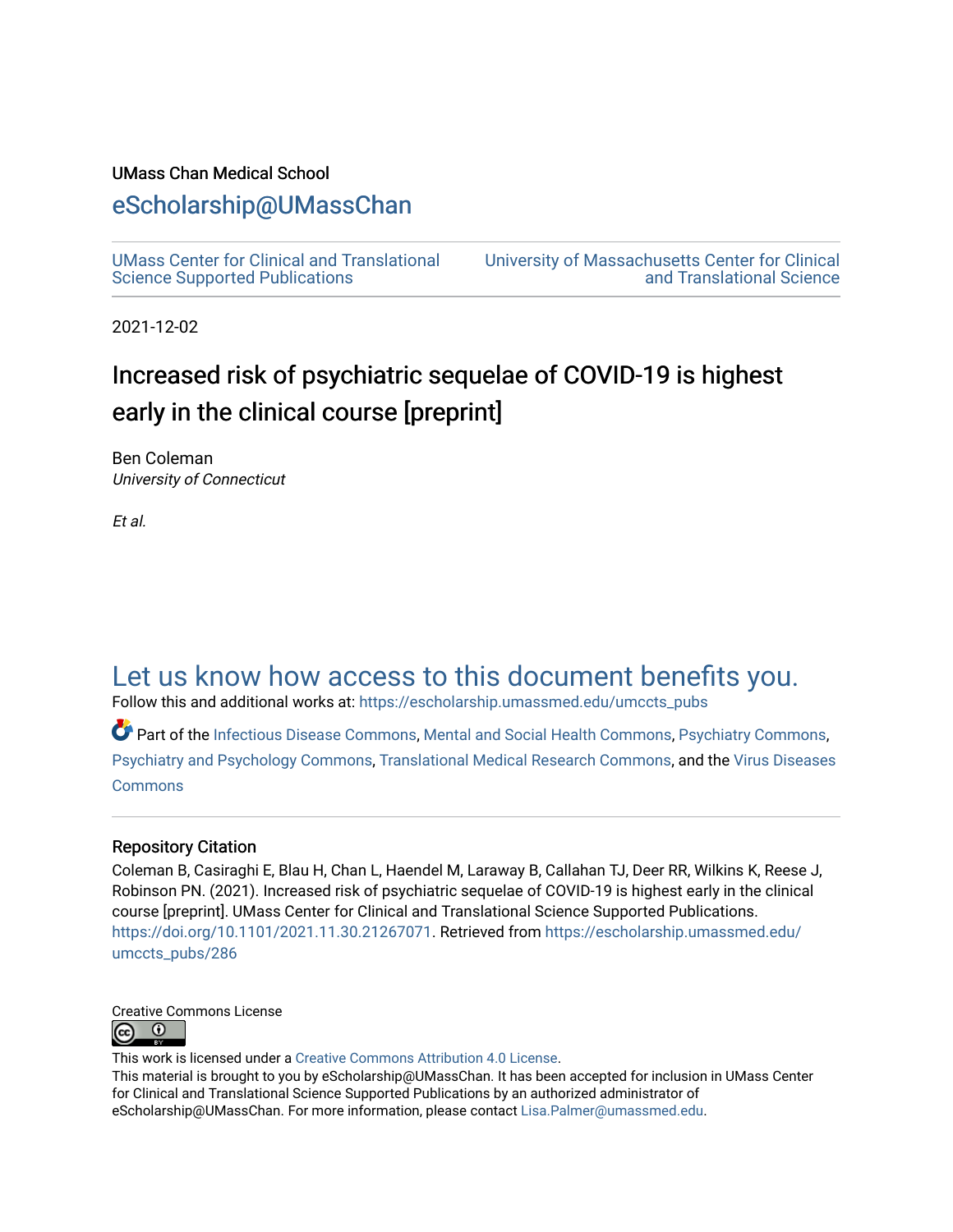#### **Increased risk of psychiatric sequelae of COVID-19 is highest early in the clinical course**

Ben Coleman,<sup>1,2</sup> Elena Casiraghi,<sup>3</sup> Hannah Blau,<sup>1</sup> Lauren Chan,<sup>4</sup> Melissa Haendel,<sup>5</sup> Bryan Laraway,<sup>5</sup> Tiffany J Callahan,<sup>6</sup> Rachel R Deer,<sup>7</sup> Ken Wilkins,<sup>8</sup> Justin Reese, <sup>9,\*</sup> Peter N  $Rohinson<sup>1,2,*</sup>$ 

- 1. The Jackson Laboratory for Genomic Medicine, Farmington, CT, USA.
- 2. Institute for Systems Genomics, University of Connecticut, Farmington, CT 06032, USA
- 3. AnacletoLab, Dipartimento di Informatica, Università degli Studi di Milano, Italy.
- 4. College of Public Health and Human Sciences, Oregon State University, Corvallis, OR, USA
- 5. Center for Health AI, University of Colorado Anschutz Medical Campus, Aurora, CO, USA
- 6. University of Colorado Anschutz Medical Campus, Center for Health AI, Aurora 80045, CO, USA
- 7. University of Texas Medical Branch, Galveston, TX, 77550 USA

8. Biostatistics Program, National Institute of Diabetes and Digestive and Kidney Diseases, National Institutes of Health, Bethesda, Maryland.

9. Division of Environmental Genomics and Systems Biology, Lawrence Berkeley National Laboratory, Berkeley, CA, USA

# Summary

#### **Background**:

COVID-19 has been shown to increase the risk of adverse mental health consequences. A recent electronic health record (EHR)-based observational study showed an almost two-fold increased risk of new-onset mental illness in the first 90 days following a diagnosis of acute COVID-19.

#### **Methods:**

We used the National COVID Cohort Collaborative, a harmonized EHR repository with 2,965,506 COVID-19 positive patients, and compared cohorts of COVID-19 patients with comparable controls. Patients were propensity score-matched to control for confounding factors. We estimated the hazard ratio (COVID-19:control) for new-onset of mental illness for the first year following diagnosis. We additionally estimated the change in risk for new-onset mental illness between the periods of 21-120 and 121-365 days following infection.

#### **Findings:**

We find a significant increase in incidence of new-onset mental disorders in the period of 21-120 days following COVID-19 (3.8%, 3.6-4.0) compared to patients with respiratory tract infections (3%, 2.8-3.2). We further show that the risk for new-onset mental illness decreases over the first year following COVID-19 diagnosis compared to other respiratory tract infections and demonstrate a reduced (non-significant) hazard ratio over the period of 121-365 days following diagnosis. Similar findings are seen for new-onset anxiety disorders but not for mood disorders.

#### **Interpretation:**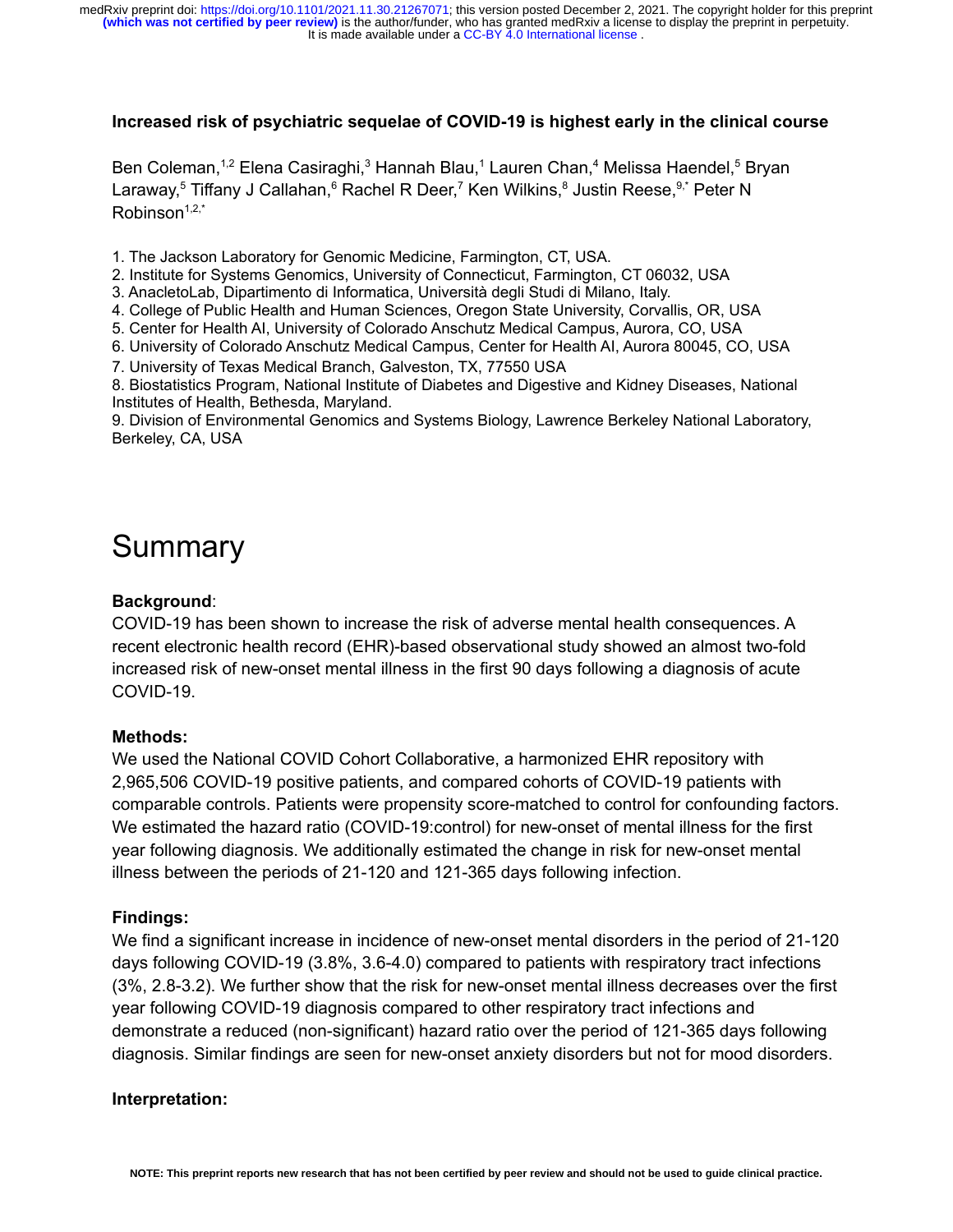Patients who have recovered from COVID-19 are at an increased risk for developing new-onset mental illness, especially anxiety disorders. This risk is most prominent in the first 120 days following infection.

#### **Funding:**

National Center for Advancing Translational Sciences (NCATS).

# INTRODUCTION

Severe acute respiratory syndrome coronavirus 2 (SARS-CoV-2), the virus that causes coronavirus disease 2019 (COVID-19), is responsible for nearly 5 million deaths worldwide and continues to cause over 200,000 deaths a month.<sup>[1](https://paperpile.com/c/SUxaeY/0R5k)</sup> COVID-19 is associated with a wide range of clinical manifestations that are still only partially understood.[2](https://paperpile.com/c/SUxaeY/PJMq) Recent reports have documented that a large proportion of COVID-19 patients develop neuropsychiatric symptoms during or after acute infection.[3](https://paperpile.com/c/SUxaeY/lKO8)

Evidence suggests an increased risk of mental illness following viral infections, $4.5$  although definitive proof as well as a detailed understanding of molecular mechanisms are lacking. Viral infections resulting from recent outbreaks of Severe Acute Respiratory Syndrome (SARS) in 2002 and Middle East Respiratory Syndromes (MERS) in 2012, both caused by coronaviruses closely related to SARS-CoV-2, were associated with neurological manifestations in some cases. $6-9$  Several studies have also found evidence for increased risk of mental illness following SARS-CoV-2 infection.<sup>3,10-19</sup>

It is important to understand the risk of long-term psychiatric manifestations following COVID-19 because even a small increase in risk would have major public health ramifications. A study on a cohort of 44,779 COVID-19 patients and propensity score-matched controls from the TriNetX network found a statistically significant increase in new-onset mental illness 14 to 90 days following diagnosis for patients who had COVID-19 compared to one of the control health events.[11](https://paperpile.com/c/SUxaeY/oeSp) This finding was subsequently extended to a larger cohort of 236,379 COVID-19 patients and an observation period of up to 6 months with comparable results.[19](https://paperpile.com/c/SUxaeY/D9oZ)

To address these questions, it is critical to analyze a high volume of reliable patient-level, nationally representative data. In this study, we leveraged data from the National COVID Cohort Collaborative (N3C) (covid.cd2h.org), a centralized, harmonized, high-granularity electronic health record (EHR) repository.<sup>[20](https://paperpile.com/c/SUxaeY/Kpp4)</sup> We confirmed the above-cited findings of increased risk for 46,610 COVID-19 survivors to develop a mental illness within 120 days following acute infection. We followed study participants up to 365 days, and assessed the difference in risk during the period of 121-365 days.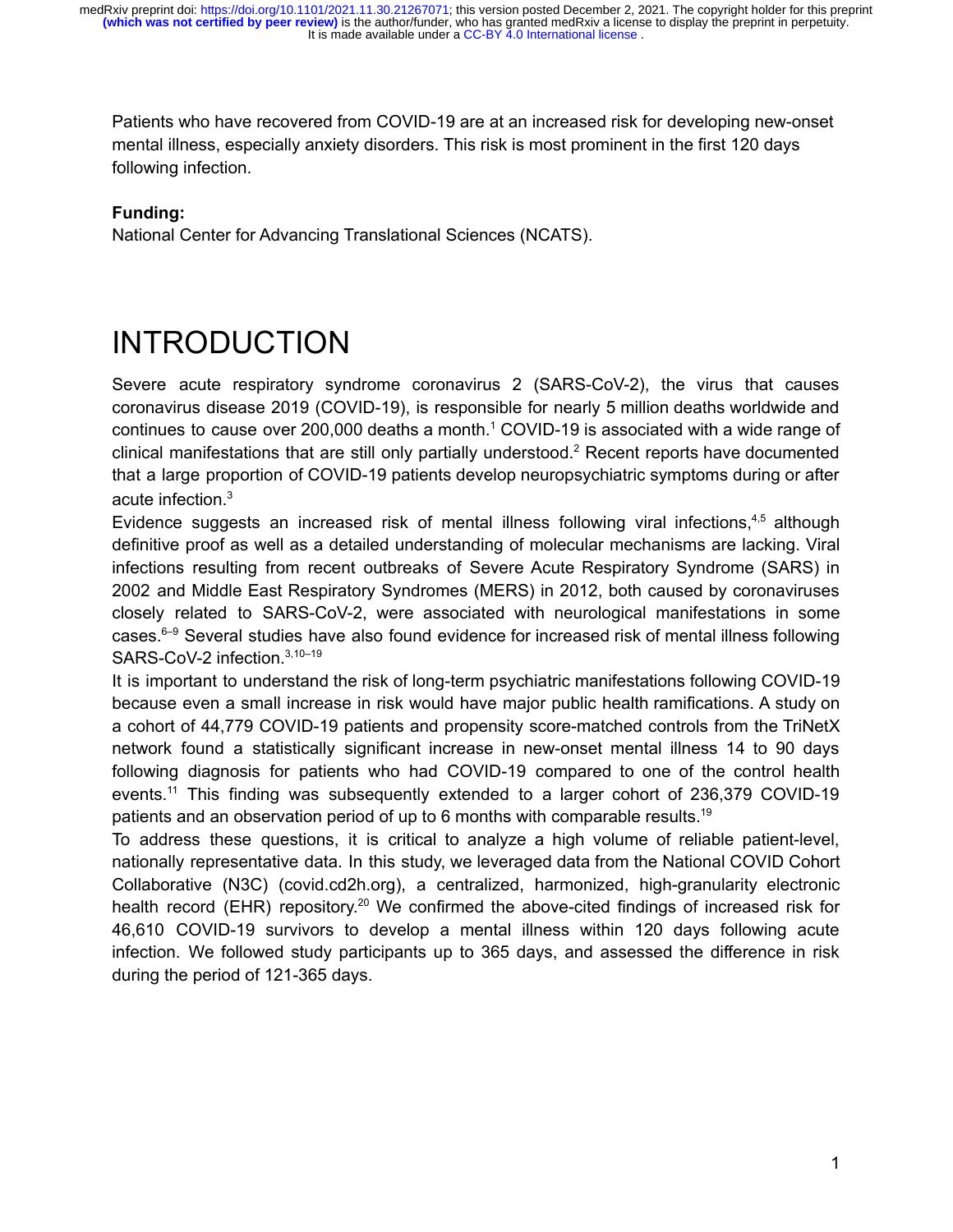## METHODS

#### **Study Design**

In this retrospective cohort study, we examine the incidence of new-onset mental illness for patients who have recovered from COVID-19 compared to control patients with a similar health event. We used patient data provided by the N3C accessed through the National Institute of Health (NIH) N3C Data Enclave. N3C has harmonized EHRs from 65 clinical organizations in the United States. 14 sites were removed because of missing BMI data. Records from the remaining 51 sites were frozen on October 20, 2021, and comprised data from 7,139,696 patients, of whom 1,834,913 were COVID-19 positive. Data were available for over 4.6 billion lab results, 1.4 billion drug exposures, and 469 million procedures from 467 million healthcare encounters. Data are collected from the clinical organizations, normalized to the Observational Medical Outcomes Partnership (OMOP) 5.3.1 vocabulary, then de-identified and made available to participating N3C research institutions. The study was exempted by the Institutional Review Board (IRB) at the Jackson Laboratory under 45 CFR 46.101(b) (Common Rule). The N3C data transfer to the National Center for Advancing Translational Sciences (NCATS) was approved by Johns Hopkins Medicine IRB-3 as single IRB of Protocol # IRB00249128 and individual site agreements with NIH.

#### **Study Variables and Outcomes**

Clinical data including comorbidities, medications, and outcomes were identified using concept identifiers in the OMOP common data model. Demographics, laboratory values, COVID-19 status, and psychiatric diagnoses were collected for each patient.

Patients were included in the primary analysis if they had a confirmed diagnosis of SARS-CoV-2 by polymerase chain reaction (PCR) or antigen test after January 1, 2020. Patients with suspected COVID-19 who did not have a confirmatory test were excluded from this study. We defined three controls of comparable health events to COVID-19. Controls and outcomes were defined using codesets derived from OMOP standard vocabulary hierarchies, taking the diagnosis of interest and all known descendants in OMOP. Controls included respiratory tract infection (RTI; concept id: 4170143), large bone fractures (concept ids: 4129394, 4300192, 46270317, 4278672, 442619, 4205238, 442560, 4185758, 4059173), and urolithiasis (concept id: 4319447). Control patients were not restricted by the date of initial presentation. Patients with a history of any mental illness (concept ids: 432586, 441542) prior to 21 days after COVID-19 diagnosis and patients without a medical record extending back a year prior to COVID-19 were excluded from this analysis.

The date when a patient first came to medical attention for COVID-19 or for one of the control health conditions (RTI, fractures, or urolithiasis) will be referred to as the "initial presentation" in the following sections. Psychiatric outcomes included any mental disorder (concept ids: 432586, 441542), mood disorder (concept id: 444100), and anxiety disorder (concept id: 441542). Dyspnea (concept id: 312437) was included as a positive control.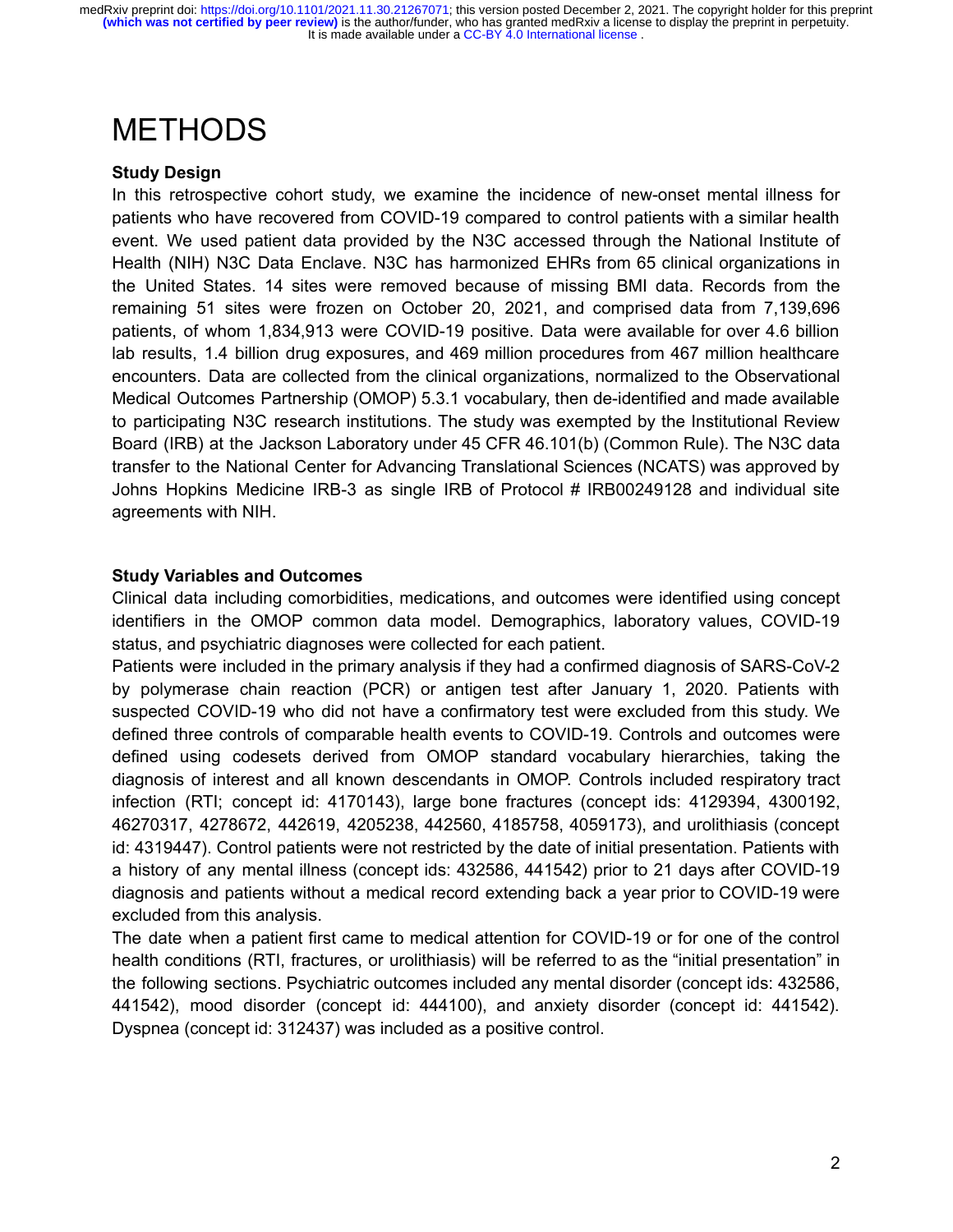

**Figure 1:** Workflow for creating matched patient groups within N3C. Four groups are created, patients with a positive PCR or antigen test for COVID-19 and patients with a diagnosis of one of the control events. Patients with mental illness prior to the post-COVID phase (21 days after diagnosis) are removed. Patients with missing data are removed. Finally, each control group is propensity matched with a group of COVID-19 patients in 1:1 or 2:1 ratios. RTI: Respiratory tract infection other than COVID-19.

#### *Analysis of Psychiatric Sequelae*

Data analysis was performed using Palantir Foundry (Palantir Technologies Inc., Denver, Colorado). The analysis was structured as a directed acyclic graph of data transformations by leveraging the capabilities of the Palantir platform. Individual transformations were implemented as nodes consisting of SQL, Python, or R code.

Patients were matched with patients from their reporting institution within 5 years of age. Propensity score matching was done on 34 factors using a logistic regression model including main effect terms. The factors comprised age, race, ethnicity, gender, smoking status, Charlson Comorbidity Score, BMI, visit type, length of stay (if applicable), cerebral infarction, chronic respiratory disease, type 1 diabetes, type 2 diabetes, ischemic heart disease, nonischemic heart disease, chronic hepatitis, alcoholic liver damage, hepatic failure, hepatic fibrosis, hepatic passive congestion, hepatic steatosis, portal hypertension, other liver disease, hypertension, hypertensive kidney disease, nonhypertensive chronic kidney disease, lymphoid neoplasm, other neoplasm, lupus, rheumatoid arthritis, rheumatoid arthritis with rheumatoid factor, psoriasis, nicotine dependence, and immunosuppression. All comorbidities were defined as a binary variable indicating whether that patient had received the diagnosis of the comorbidity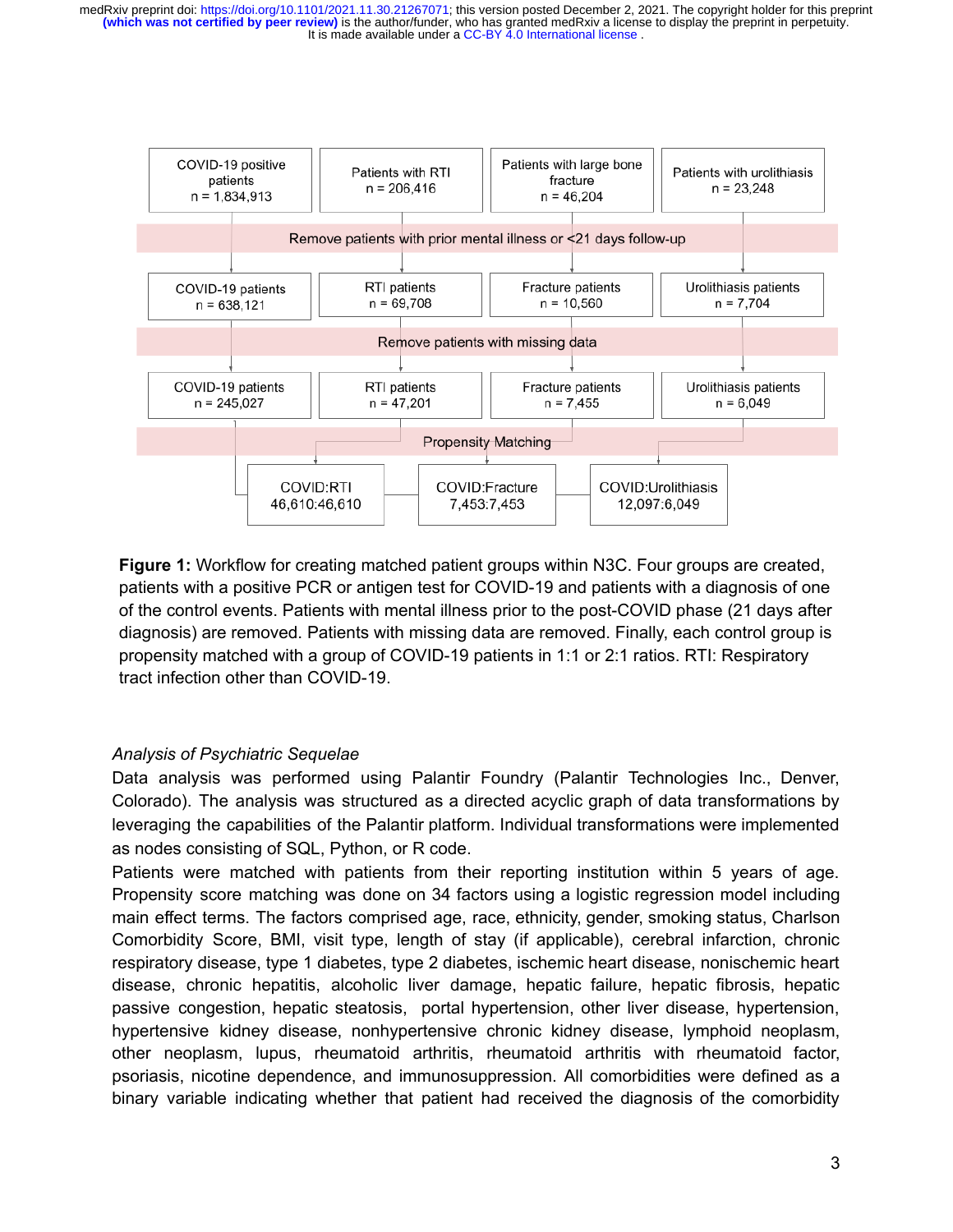prior to initial presentation. Patients with missing data on any of the covariates were excluded from the analysis. BMI was the most commonly missing variable (57.6%) followed by age  $(0.98%)$  and length of stay  $(0.043%)$ . Little's test<sup>[21](https://paperpile.com/c/SUxaeY/KHGj)</sup> was used to characterize patterns of missingness, and results brought no evidence of data being missing completely at random. Propensity score matching with a greedy nearest neighbor approach was used to match patients. Patients were matched at a ratio of 1:1 for RTI and fracture and 2:1 for the urolithiasis control group since there were fewer patients with urolithiasis. Any predictor with a standardized mean difference between cohorts lower than 0.1 was considered well matched (S3).[18](https://paperpile.com/c/SUxaeY/O1Bf)

Multivariable Cox regression was performed to compare the incidence of new-onset mental illness for all psychiatric conditions, mood disorders, and anxiety disorders for 21 to 365 days following initial presentation. For each patient, the latest visit and date of death (if observed) were recorded to measure the time to right censoring (the last date for which the outcome can be ruled out) and survival, respectively. Time to event (diagnosis of a psychiatric condition) was defined with respect to the initial presentation as described above. The *survival* R package<sup>[22](https://paperpile.com/c/SUxaeY/rEHJ)</sup> was used to produce Kaplan-Meier estimated survival curves, to compute Cox proportional hazards regression, and to compute and visualize Schoenfeld residuals.

A secondary analysis was performed to assess a potential relevance of the number of visits following COVID or RTI. The number of visits was counted up to the final event in the survival curve (either diagnosis of a mental illness or the last day of observation), and was divided the the total number of days between day 21 and the final event.

#### *Analysis of time-varying hazard ratio*

We tested the proportional hazard assumption for the Cox regression for comparisons of COVID-19 and controls.<sup>[23](https://paperpile.com/c/SUxaeY/bvGQ)</sup> An apparent inflection point of the survival curve was observed empirically on the plot of the log-log cumulative hazard for each group. Cox regression-based estimation of the hazard ratio was therefore conducted over two separate intervals, days 21-120 and 121-365.

#### *Code availability*

The analysis was implemented using SQL, Python, and R and is documented in the Supplemental material.

## **Results**

A total of 7,139,696 patients in the N3C Data Enclave were assessed in our data set frozen on October 20, 2021. Of these patients, 1,834,913 had a positive COVID-19 PCR or antigen test. We restricted analysis to patients with no previous recorded psychiatric illness and at least one year of data prior to acute COVID-19 (or control health event). This left 638,121 patients in the COVID-19 cohort. Control cohorts were formed based on the following health events: RTI other than COVID-19, large bone fracture, and urolithiasis. We focused our analysis on RTI as this control group had the most patients and is the most comparable to COVID-19. The median age of all groups combined was 42 years and 411,640 were female (Table 1).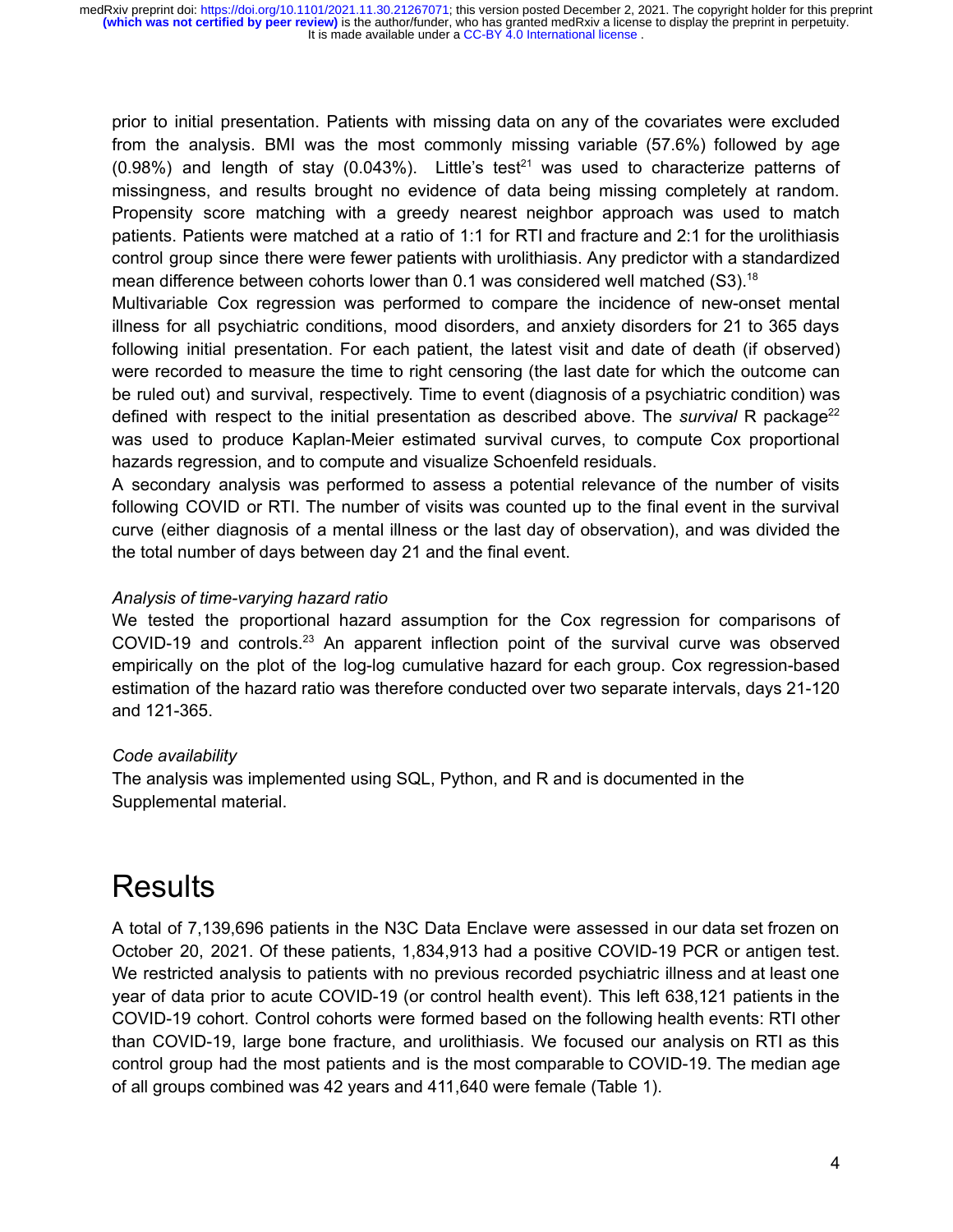It is made available under a CC-BY 4.0 International license. medRxiv preprint doi: [https://doi.org/10.1101/2021.11.30.21267071;](https://doi.org/10.1101/2021.11.30.21267071) this version posted December 2, 2021. The copyright holder for this preprint<br>(which was not certified by peer review) is the author/funder, who has granted

The outcomes of interest were the psychiatric conditions: any mental disorder, mood disorder, and anxiety disorder. The outcome of dyspnea, whose prevalence is expected to be increased following COVID-19,<sup>[15](https://paperpile.com/c/SUxaeY/T6nS)</sup> was used as positive controls.

These conditions were considered sequelae of COVID-19 if they occurred at least 21 days after the diagnosis of COVID-19. We fitted a sequence of Cox regression models to estimate and assess the significance of the association between patients having a psychiatric sequela and belonging to the COVID-19 group compared to one of the control groups. This gave us a hazard ratio estimate for each comparison based on the respective propensity-matched cohorts. We also used the fitted Cox regression model to test the proportional hazard assumption<sup>[23](https://paperpile.com/c/SUxaeY/bvGQ)</sup> of each included variable.

| <b>Number of</b><br>patients                    | 725,885         |
|-------------------------------------------------|-----------------|
| <b>General - mean (SD)</b>                      |                 |
| Age                                             | 42.20 ± 21.46   |
| Followup time                                   | 261.83 ± 610.32 |
| Length of stay                                  | 3.46 ±29.88     |
|                                                 |                 |
| Race - Count (percentage)                       |                 |
| Asian                                           | 16,221 (2.2%)   |
| <b>Black or African</b><br>American             | 87,825 (12.1%)  |
| Missing/Unknown 153,470 (21.1%)                 |                 |
| Native Hawaiian<br>or Other Pacific<br>Islander | 1,302 (0.2%)    |
| Other                                           | 5,343 (0.7%)    |
| White                                           | 461,724 (63.6%) |
|                                                 |                 |
| <b>Sex - Count (percentage)</b>                 |                 |
| Female                                          | 411,640 (56.7%) |
| Male                                            | 314,060 (43.3%) |
| Other                                           | 183 (0.0%)      |
|                                                 |                 |
| <b>Condition - Count (percentage)</b>           |                 |
| COVID-19                                        | 638,121 (87.9%) |
| Fracture                                        | 10,560 (1.5%)   |
| <b>RTI</b>                                      | 69,708 (9.6%)   |
| Urolithiasis                                    | 7,704 (1.1%)    |

| General - mean (SD)                        |                 |  |  |  |  |  |  |
|--------------------------------------------|-----------------|--|--|--|--|--|--|
| <b>Charlson Comorbidity Index</b>          | $0.44 \pm 1.19$ |  |  |  |  |  |  |
| <b>BMI</b>                                 | 28.24 ±8.12     |  |  |  |  |  |  |
|                                            |                 |  |  |  |  |  |  |
|                                            |                 |  |  |  |  |  |  |
| <b>Ethnicity - Count (percentage)</b>      |                 |  |  |  |  |  |  |
| Hispanic or Latino                         | 79414 (10.9%)   |  |  |  |  |  |  |
| Not Hispanic or Latino                     | 540,525 (74.5%) |  |  |  |  |  |  |
| Missing/Unknown                            | 105,946 (14.6%) |  |  |  |  |  |  |
|                                            |                 |  |  |  |  |  |  |
|                                            |                 |  |  |  |  |  |  |
|                                            |                 |  |  |  |  |  |  |
|                                            |                 |  |  |  |  |  |  |
|                                            |                 |  |  |  |  |  |  |
| <b>Smoking status - Count (percentage)</b> |                 |  |  |  |  |  |  |
| <b>Current or Former</b>                   | 91,595 (12.6%)  |  |  |  |  |  |  |
| Non smoker                                 | 634,290 (87.4%) |  |  |  |  |  |  |
|                                            |                 |  |  |  |  |  |  |
|                                            |                 |  |  |  |  |  |  |
| Medical encounter - Count (Percentage)     |                 |  |  |  |  |  |  |
| Inpatient                                  | 87,566 (12.1%)  |  |  |  |  |  |  |
| Outpatient                                 | 591,405 (81.5%) |  |  |  |  |  |  |
| Other                                      | 46,914 (6.5%)   |  |  |  |  |  |  |
|                                            |                 |  |  |  |  |  |  |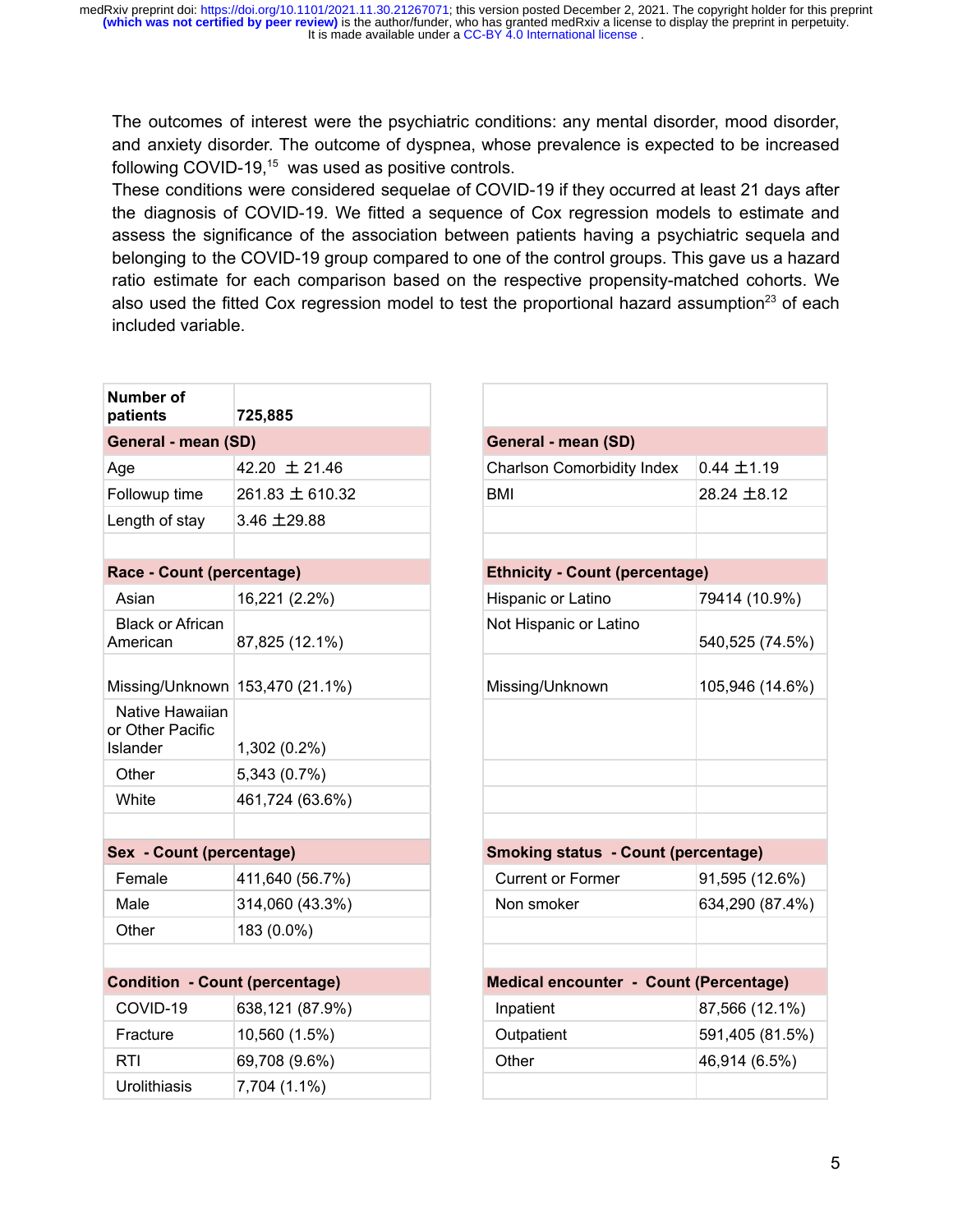| <b>Comorbidities - Count (percentage)</b> |                 |                                           |                |  |  |  |
|-------------------------------------------|-----------------|-------------------------------------------|----------------|--|--|--|
| Alcoholic liver<br>damage                 | 410 (0.1%)      | Cerebral infarction                       | 5,393 (0.7%)   |  |  |  |
| Chronic hepatitis                         | 1,840 (0.3%)    | Chronic respiratory                       | 59,586 (8.2%)  |  |  |  |
| Diabetes type 1                           | 5,039 (0.7%)    | Hepatic fibrosis                          | $3,148(0.4\%)$ |  |  |  |
| Diabetes type 2                           | 65,281 (9.0%)   | Hepatic steatosis                         | 11,615 (1.6%)  |  |  |  |
| Hepatic failure                           | 777 (0.1%)      | Hypertensive kidney disease               | 11,997 (1.7%)  |  |  |  |
| Hepatic passive<br>congestion             | 179 (0.0%)      | Nicotine dependence                       | 24,297 (3.3%)  |  |  |  |
| Hypertension                              | 141,074 (19.4%) | Nonhypertensive chronic<br>kidney disease | 27,093 (3.7%)  |  |  |  |
| Ischemic heart<br>disease                 | 17,458 (2.4%)   | Other liver disease                       | 12,821 (1.8%)  |  |  |  |
| Lupus                                     | 2,053 (0.3%)    | Portal hypertension                       | 1,102 (0.2%)   |  |  |  |
| Malignant<br>lymphoid<br>neoplasm         | 5,495 (0.8%)    | Rheumatoid arthritis                      | 5,607 (0.8%)   |  |  |  |
| Neoplasm                                  | 96,352 (13.3%)  | Psoriasis                                 | 4,885 (0.7%)   |  |  |  |
| Nonischemic<br>heart disease              | 78,049 (10.8%)  | Immunosuppression                         | 287 (0.0%)     |  |  |  |
| Rheumatoid<br>arthritis w/ factor         | 28 (0.0%)       |                                           |                |  |  |  |

**Table 1**. Characteristics of the study cohort are presented as counts (with percentage for categorical/boolean variables) or as mean  $\pm$  SD (for numeric variables). The percentage is calculated with respect to the size of the entire group (725,885), which is all patients with one or more of COVID-19, fracture, RTI (respiratory tract infection other than COVID-19), or urolithiasis.

Schoenfeld residual analysis yielded a significant p-value and led us to reject the null hypothesis of a constant proportional hazard over the full time period of 21-365 days for our primary control group (RTI). We therefore separated the cohort into two time intervals (before and after 120 days) in which the proportional hazard assumption was not violated. Table 2 provides the estimated probabilities of experiencing a psychiatric sequela of COVID-19 in days 21-120 or 21-365 following acute infection. We identified a statistically significant difference in the hazard rate of sequelae between COVID-19 and RTI in the early post-acute phase (from 21 to 120 days) but not in the late post-acute phase (from 121 to 365 days). The estimated probability (as modeled on the log-hazard scale over time) of a new-onset psychiatric diagnosis in the early post-acute phase was significantly higher for the COVID-19 group than for the RTI group (HR 1.3, 1.2-1.4). The hazard ratio for new-onset mental illness in the late phase was not significantly different in COVID-19 compared to the RTI group.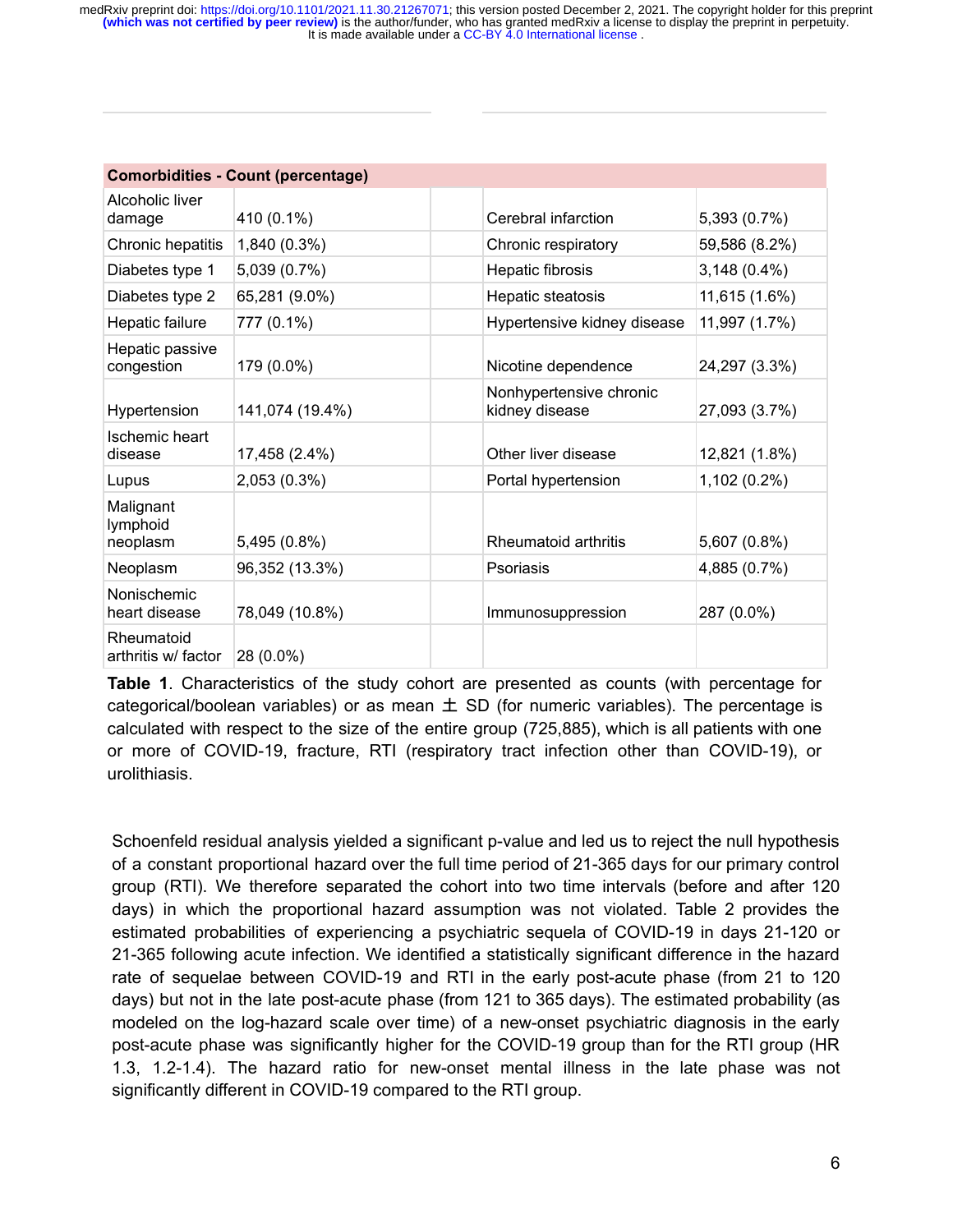It is made available under a CC-BY 4.0 International license. medRxiv preprint doi: [https://doi.org/10.1101/2021.11.30.21267071;](https://doi.org/10.1101/2021.11.30.21267071) this version posted December 2, 2021. The copyright holder for this preprint<br>(which was not certified by peer review) is the author/funder, who has granted

|                                      | COVID-19               | <b>RTI</b>            | Hazard Ratio                | Hazard Ratio P-Value | Proportional hazard p<br>value |  |  |  |
|--------------------------------------|------------------------|-----------------------|-----------------------------|----------------------|--------------------------------|--|--|--|
| 21-120 Days (early post-acute phase) |                        |                       |                             |                      |                                |  |  |  |
| All psychiatric<br>illness           | 3.8%<br>$(3.6-4.0)$    | 3.0%<br>$(2.8-3.2)$   | $1.3(1.2-1.4)$              | < 0.0001             | 0.94                           |  |  |  |
| <b>Mood disorder</b>                 | 1.2%<br>$(1.1 - 1.3)$  | 1.1%<br>$(1-1.2)$     | $1.1(0.99-1.3)$             | 0.066                | 0.72                           |  |  |  |
| <b>Anxiety</b>                       | 2.0%<br>$(1.8 - 2.1)$  | 1.6%<br>$(1.5 - 1.7)$ | $1.3(1.1-1.4)$              | < 0.0001             | 0.72                           |  |  |  |
| <b>Dyspnea</b>                       | 3.7%<br>$(3.5-3.9)$    | 2.8%<br>$(2.7-3)$     | $1.4(1.2-1.5)$              | < 0.0001             | 0.38                           |  |  |  |
| 121-365 Days (late post-acute phase) |                        |                       |                             |                      |                                |  |  |  |
| All psychiatric<br>illness           | 11%<br>$(10.4 - 11.2)$ | 10%                   | $(9.7-10.4)$   1 (0.97-1.1) | 0.29                 | 0.049                          |  |  |  |
| <b>Mood disorder</b>                 | $4\%$ (3.7-4.3)        | 3.7%<br>$(3.5 - 3.9)$ | $1.1(0.97-1.2)$             | 0.16                 | 0.28                           |  |  |  |
| <b>Anxiety</b>                       | $6\%$ (5.7-6.3)        | 5.7%<br>$(5.4 - 5.9)$ | $1(0.91-1.1)$               | 0.99                 | 0.33                           |  |  |  |
| <b>Dyspnea</b>                       | 7.8%<br>$(7.5-8.2)$    | 6.5%<br>$(6.2 - 6.8)$ | $1.2(1-1.3)$                | 0.0039               | 0.10                           |  |  |  |

**Table 2**. Estimated incidences of new-onset mental illness are shown for COVID-19 and RTI (fracture and urolithiasis, Supplemental Tables S1 and S2) at 120 and 365 days following diagnosis. Hazard ratios, Wald-type Cox regression coefficient, and Grambsch-Therneau proportional hazard assumption tests are shown for the period of 21-120 days and 121-365 days. Dyspnea is shown as a positive control whose incidence is expected to be higher following COVID-19.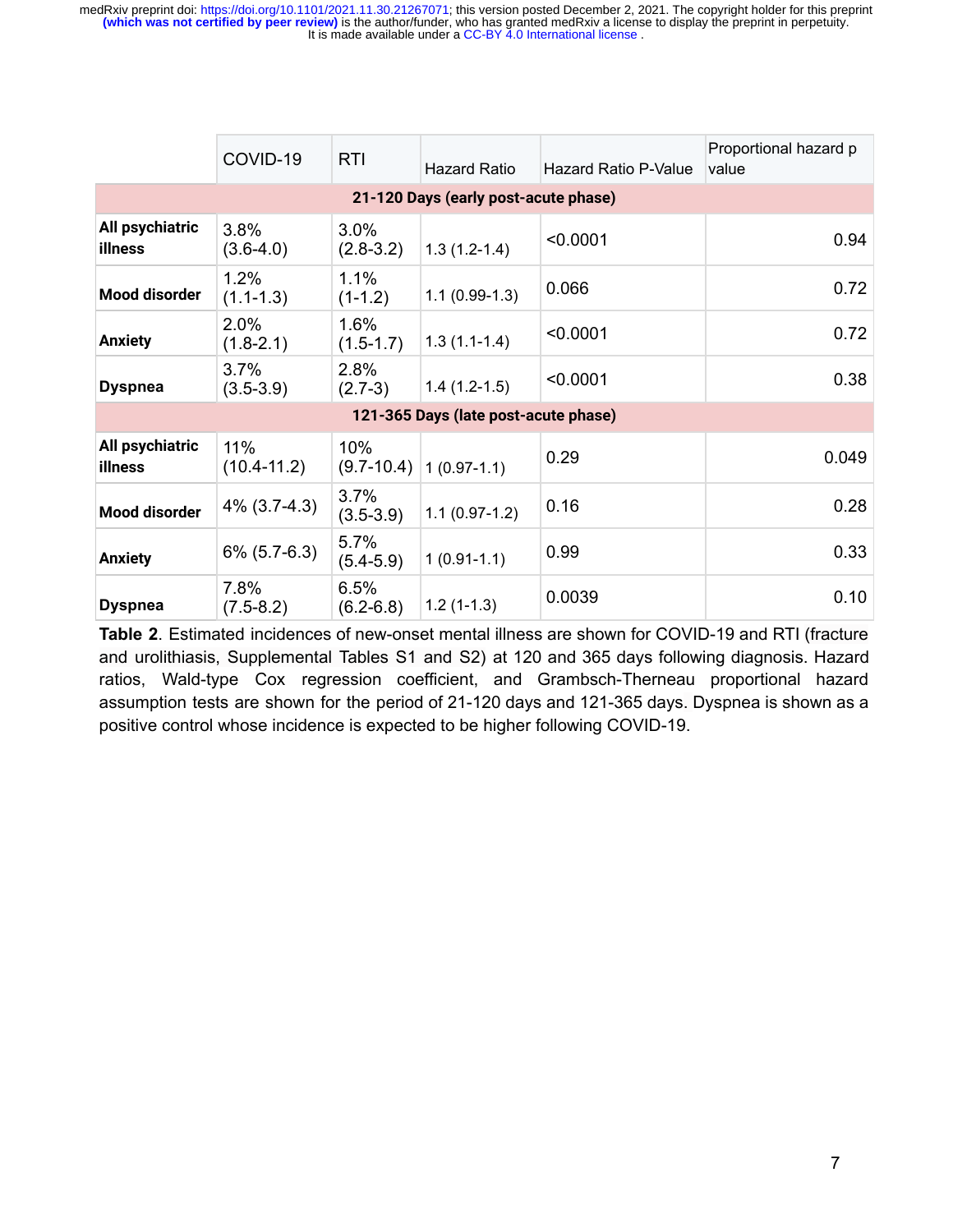

**Figure 2**. Cumulative incidence plots for new-onset psychiatric illness following acute COVID-19 compared to other respiratory tract infections (RTIs). Shaded areas represent 95% CIs. Number at risk refers to the number of subjects in each cohort who did not have the indicated outcome before the indicated number of days following the onset of COVID-19 or RTI. COVID (late) and RTI (late) refer to patients who did not receive a diagnosis in the first 120 days following initial presentation. A) All Mental Illness; B) Mood disorders; C) Anxiety disorder; D) Dyspnea (positive control). Similar cumulative incidence curves for additional events and outcomes are shown in the Supplemental Figures S1-S2.

Similar findings were obtained for anxiety and mood disorders. The estimated probability of a new-onset anxiety diagnosis was significantly increased for COVID-19 patients compared to RTI patients in the early post-acute phase (HR 1.3, 1.1-1.4). However, the estimated probability of a new-onset mood disorder diagnosis in the same period was not significantly increased for COVID-19 patients in comparison to RTI patients. Neither anxiety nor mood disorders were significantly increased in the interval of 121-365 days following initial presentation. In contrast, there was a significantly increased hazard ratio for dyspnea, a known post-acute COVID-19 sequela,<sup>[15](https://paperpile.com/c/SUxaeY/T6nS)</sup> in both time periods (Figure 1, Table 2).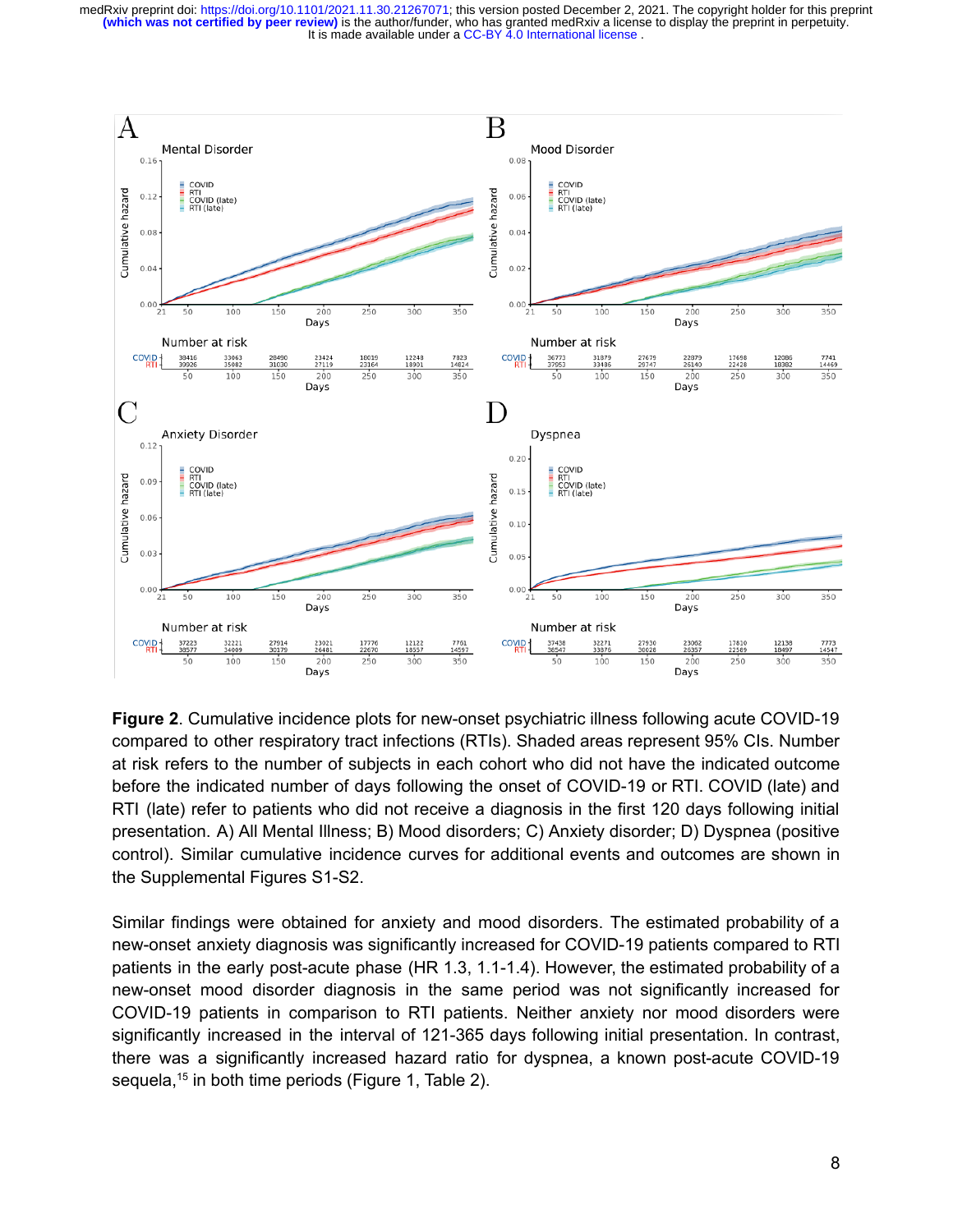Hospitalization for pneumonia is associated with an increased risk for depressive symptoms that can be observed even in persons without substantial medical comorbidities or with non-critical pneumonia.[24](https://paperpile.com/c/SUxaeY/bmUN) This observation motivated our choice of RTI as a control group. Similar observations have been made for urolithiasis and large-bone fracture.<sup>[25,26](https://paperpile.com/c/SUxaeY/kMYN+FGHz)</sup> We therefore compared COVID-19 to these two cohorts and found that the hazard ratio was significantly increased in COVID-19 compared to these controls in both the early and late post-acute phases (HR 1.4 and between 1.2-1.5 respectively). (See Supplemental Tables S1-S2 and Supplemental Figures S2-S3).

We reasoned that patients might be followed more closely following COVID-19 as compared with other RTIs and that a higher visit frequency might increase the probability of a mental illness being recorded in the medical records. To assess this, we repeated our analysis but added the frequency of visits 21 days or more after initial presentation as a factor to the Cox regression. We found that the HR of getting any mental illness in the early post-acute phase was still significant (p value <0.0001), but reduced to 1.2 (1.1-1.3; Supplemental Table S3).

# **Discussion**

In this retrospective observational study on a cohort of 638,121 individuals following acute COVID-19 infection, we identified a statistically significant association of COVID-19 with the occurrence of new-onset psychiatric conditions. Our results confirm those of a previously published study on 44,779 COVID-19 patients in the TriNetX network,<sup>[11](https://paperpile.com/c/SUxaeY/oeSp)</sup> but the degree of increased risk was less. For instance, the point estimate for new-onset psychiatric diagnoses during the first 14 to 90 days was 5.8% after a diagnosis of COVID-19 as compared to 3.4% after a diagnosis of another RTI in the previous study.<sup>[11](https://paperpile.com/c/SUxaeY/oeSp)</sup> In our study, the point estimate for new-onset psychiatric diagnoses during the first 21 to 120 days was 3.8% after a diagnosis of COVID-19 as compared to 3.0% after a diagnosis of another RTI. Our analysis did not find a significantly increased risk of new-onset psychiatric diagnoses in the period from 121 to 365 days when compared to RTIs. However, we did identify an association of COVID-19 with increased risk across the entire time period when compared to urolithiasis and fracture, suggesting there might be a spectrum of increased risk for mental illness following different diseases.

There are several potential reasons for the differences between our results and those of the above-cited study. The previous study included data from the beginning of the pandemic on January 20, 2020 (date of the first recorded COVID-19 case in the USA) to August 1, 2020, while our study includes data up to October 20, 2021. It is conceivable that perceptions of COVID-19 by patients could have shifted in the intervening time or that clinical practice has changed in the subsequent year. It is possible that improved treatment options available later in the pandemic have reduced the increased risk of psychiatric illness. Finally, it has been reported that COVID-19 vaccination may reduce rates of anxiety and depression and alleviate symptoms in persons with long COVID, $27,28$  and thus it is possible that the increasing availability of vaccines has reduced the rate of mental illness following COVID-19. The data available in N3C does not include comprehensive information about vaccination status, so we cannot test this hypothesis. Our study has several strengths, including the large sample size and relatively long follow-up time. Our dataset is derived from over 50 institutions across the country with over 1.8 million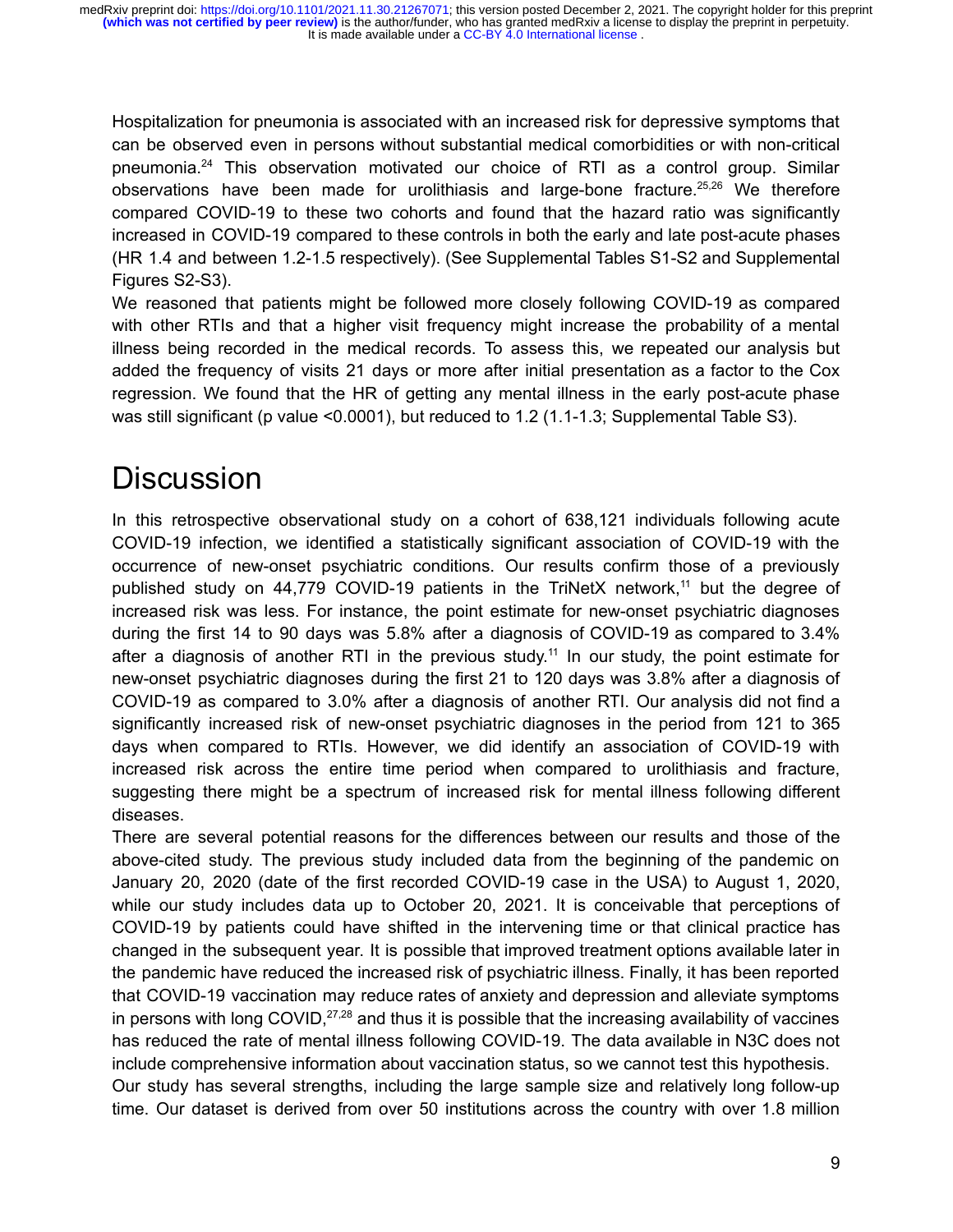cases of COVID-19, and thus is a representative sample of the COVID-19 positive population in the United States. Limitations of our study include the limited amount of information available prior to the acute COVID-19 event (median of 978 days), meaning that some portion of the events we classified as new-onset could be recurrences of a prior mental illness recorded before the period for which data were available in N3C. Samples with missing data were removed, which reduced the size of the cohort used for analysis. In addition to missingness, N3C data may be influenced by the heterogeneity of coding practices at the participating institutions related to the use of four different federated common data models and local coding practices. N3C employs a comprehensive suite of data quality checks to mitigate this issue, $29$ but residual problems cannot be ruled out. Our decision to perform Cox regression analysis separately on the early and late periods was made post hoc, after we determined that the assumption of proportional hazard did not hold for the entire time period. That said, anyone subsequently comparing our resulting estimates to those reported by other studies ought to bear in mind the apples-and-oranges issue inherent to Cox regression as conventionally used across studies: the non-collapsibility of the hazard ratio as a measure of exposure-outcome association, namely that estimates target distinctly different quantities when Cox models include distinct sets of covariates.[30](https://paperpile.com/c/SUxaeY/zGt7)

#### **Conclusion**

Our study supports previously published reports of an increased risk of new-onset psychiatric illness following acute COVID-19. In contrast to the nearly doubled risk identified by the previous study, we found the relative risk to be increased by only about 25% (3.8% vs. 3.0% following other RTI). We did not find a significant difference in risk in the time period of 121-365 days following acute COVID-19, suggesting that the increased risk of psychiatric illness is concentrated relatively early in the post-acute course. Our results have important implications for understanding the natural history of neuropsychiatric manifestations of COVID-19. If confirmed by independent studies, our findings suggest that to cope with the excess in psychiatric morbidity experienced by survivors of COVID-19, health services should focus efforts early in the post-COVID clinical course.

#### **Data sharing**

The data presented in this paper can be accessed upon application to the NCATS N3C Data Enclave at https://covid.cd2h.org/enclave.

#### **Acknowledgments**

The analyses described in this publication were conducted with data or tools accessed through the NCATS N3C Data Enclave covid.cd2h.org/enclave and supported by NCATS U24 TR002306. This research was possible because of the patients whose information is included within the data from participating organizations (covid.cd2h.org/dtas) and the organizations and scientists (covid.cd2h.org/duas) who have contributed to the on-going development of this community resource (cite this https://doi.org/10.1093/jamia/ocaa196).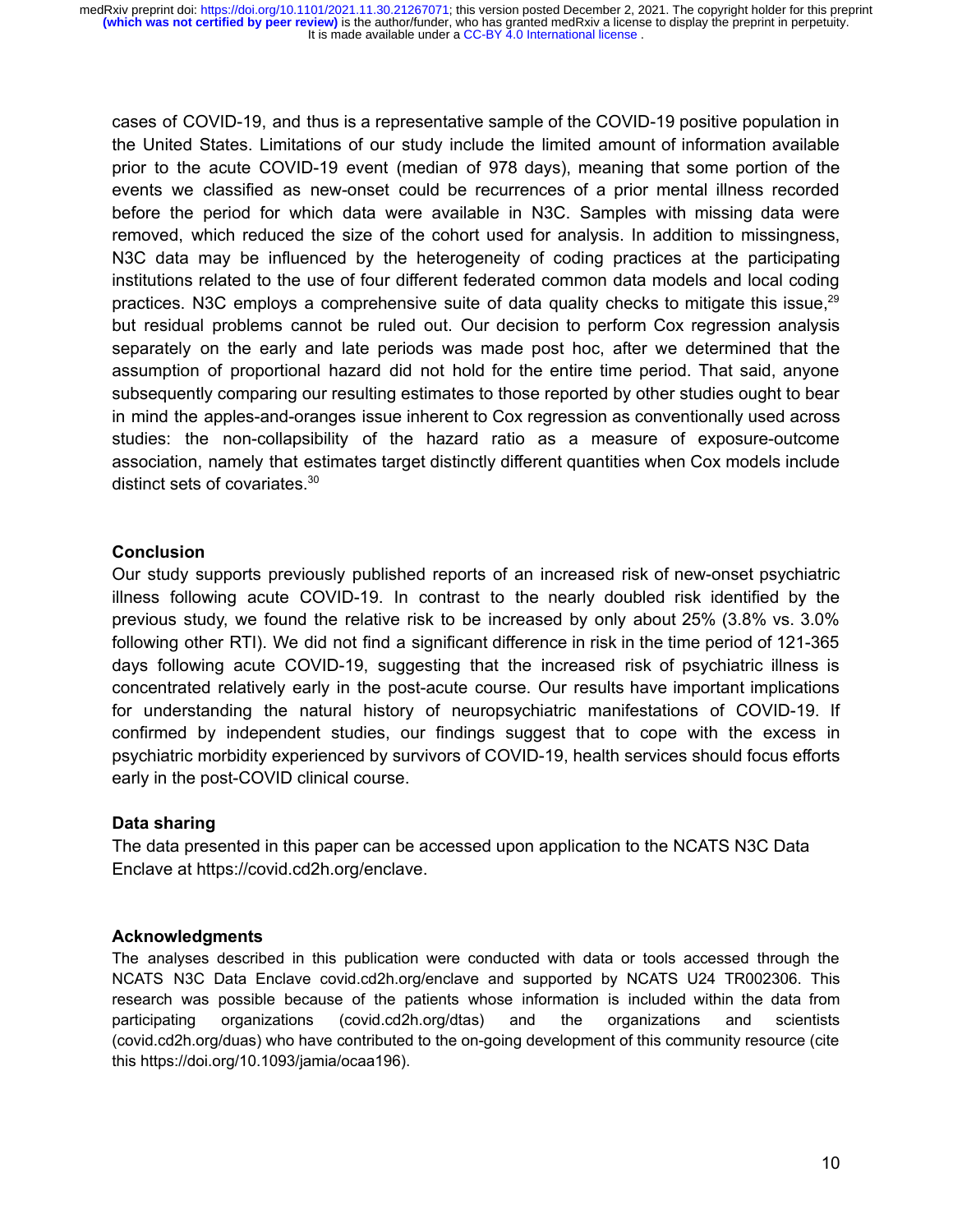The N3C data transfer to NCATS is performed under a Johns Hopkins University Reliance Protocol # IRB00249128 or individual site agreements with NIH. The N3C Data Enclave is managed under the authority of the NIH; information can be found at [https://ncats.nih.gov/n3c/resources.](https://ncats.nih.gov/n3c/resources)

We gratefully acknowledge contributions from the following N3C core teams:

(Asterisks indicate leads) • Principal Investigators: Melissa A. Haendel\*, Christopher G. Chute\*, Kenneth R. Gersing, Anita Walden

• Workstream, subgroup and administrative leaders: Melissa A. Haendel\*, Tellen D. Bennett, Christopher G. Chute, David A. Eichmann, Justin Guinney, Warren A. Kibbe, Hongfang Liu, Philip R.O. Payne, Emily R. Pfaff, Peter N. Robinson, Joel H. Saltz, Heidi Spratt, Justin Starren, Christine Suver, Adam B. Wilcox, Andrew E. Williams, Chunlei Wu

• Key liaisons at data partner sites

• Regulatory staff at data partner sites

• Individuals at the sites who are responsible for creating the datasets and submitting data to N3C • Data Ingest and Harmonization Team: Christopher G. Chute\*, Emily R. Pfaff\*, Davera Gabriel, Stephanie S. Hong, Kristin Kostka, Harold P. Lehmann, Richard A. Moffitt, Michele Morris, Matvey B. Palchuk, Xiaohan Tanner Zhang, Richard L. Zhu

• Phenotype Team (Individuals who create the scripts that the sites use to submit their data, based on the COVID and Long COVID definitions): Emily R. Pfaff\*, Benjamin Amor, Mark M. Bissell, Marshall Clark, Andrew T. Girvin, Stephanie S. Hong, Kristin Kostka, Adam M. Lee, Robert T. Miller, Michele Morris, Matvey B. Palchuk, Kellie M. Walters

• Project Management and Operations Team: Anita Walden\*, Yooree Chae, Connor Cook, Alexandra Dest, Racquel R. Dietz, Thomas Dillon, Patricia A. Francis, Rafael Fuentes, Alexis Graves, Julie A. McMurry, Andrew J. Neumann, Shawn T. O'Neil, Usman Sheikh, Andréa M. Volz, Elizabeth Zampino

• Partners from NIH and other federal agencies: Christopher P. Austin\*, Kenneth R. Gersing\*, Samuel Bozzette, Mariam Deacy, Nicole Garbarini, Michael G. Kurilla, Sam G. Michael, Joni L. Rutter, Meredith Temple-O'Connor

• Analytics Team (Individuals who build the Enclave infrastructure, help create codesets, variables, and help Domain Teams and project teams with their datasets): Benjamin Amor\*, Mark M. Bissell, Katie Rebecca Bradwell, Andrew T. Girvin, Amin Manna, Nabeel Qureshi

• Publication Committee Management Team: Mary Morrison Saltz\*, Christine Suver\*, Christopher G. Chute, Melissa A. Haendel, Julie A. McMurry, Andréa M. Volz, Anita Walden

• Publication Committee Review Team: Carolyn Bramante, Jeremy Richard Harper, Wenndy Hernandez, Farrukh M Koraishy, Federico Mariona, Amit Saha, Satyanarayana Vedula

Stony Brook University — U24TR002306 • University of Oklahoma Health Sciences Center — U54GM104938: Oklahoma Clinical and Translational Science Institute (OCTSI) • West Virginia University — U54GM104942: West Virginia Clinical and Translational Science Institute (WVCTSI) • University of Mississippi Medical Center — U54GM115428: Mississippi Center for Clinical and Translational Research (CCTR) • University of Nebraska Medical Center — U54GM115458: Great Plains IDeA-Clinical & Translational Research • Maine Medical Center — U54GM115516: Northern New England Clinical & Translational Research (NNE-CTR) Network • Wake Forest University Health Sciences — UL1TR001420: Wake Forest Clinical and Translational Science Institute • Northwestern University at Chicago — UL1TR001422: Northwestern University Clinical and Translational Science Institute (NUCATS) • University of Cincinnati — UL1TR001425: Center for Clinical and Translational Science and Training • The University of Texas Medical Branch at Galveston — UL1TR001439: The Institute for Translational Sciences • Medical University of South Carolina — UL1TR001450: South Carolina Clinical & Translational Research Institute (SCTR) • University of Massachusetts Medical School Worcester — UL1TR001453: The UMass Center for Clinical and Translational Science (UMCCTS) • University of Southern California — UL1TR001855: The Southern California Clinical and Translational Science Institute (SC CTSI) • Columbia University Irving Medical Center — UL1TR001873: Irving Institute for Clinical and Translational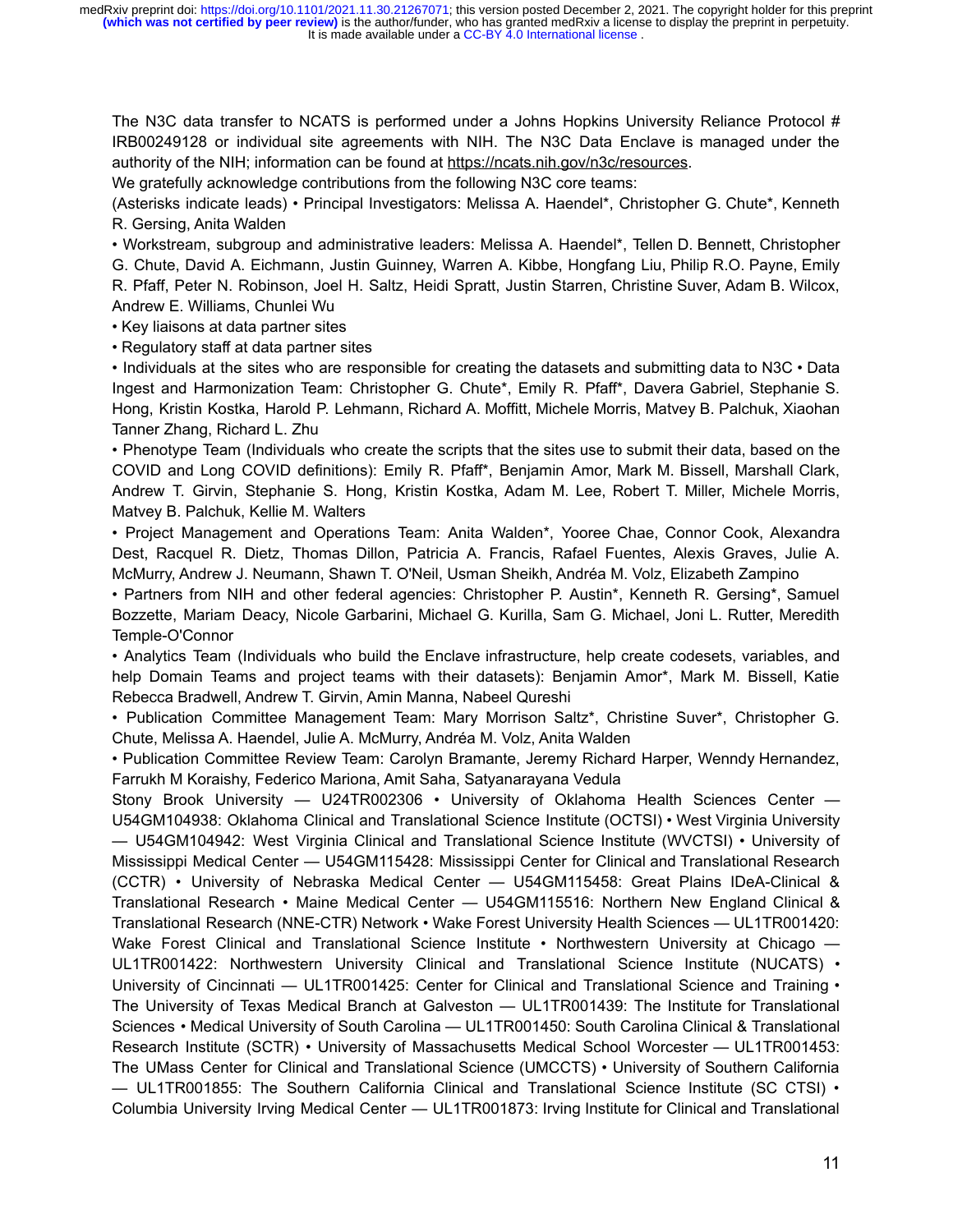Research • George Washington Children's Research Institute — UL1TR001876: Clinical and Translational Science Institute at Children's National (CTSA-CN) • University of Kentucky — UL1TR001998: UK Center for Clinical and Translational Science • University of Rochester — UL1TR002001: UR Clinical & Translational Science Institute • University of Illinois at Chicago — UL1TR002003: UIC Center for Clinical and Translational Science • Penn State Health Milton S. Hershey Medical Center — UL1TR002014: Penn State Clinical and Translational Science Institute • The University of Michigan at Ann Arbor — UL1TR002240: Michigan Institute for Clinical and Health Research • Vanderbilt University Medical Center — UL1TR002243: Vanderbilt Institute for Clinical and Translational Research • University of Washington — UL1TR002319: Institute of Translational Health Sciences • Washington University in St. Louis - UL1TR002345: Institute of Clinical and Translational Sciences • Oregon Health & Science University — UL1TR002369: Oregon Clinical and Translational Research Institute • University of Wisconsin-Madison — UL1TR002373: UW Institute for Clinical and Translational Research • Rush University Medical Center — UL1TR002389: The Institute for Translational Medicine (ITM) • The University of Chicago — UL1TR002389: The Institute for Translational Medicine (ITM) • University of North Carolina at Chapel Hill — UL1TR002489: North Carolina Translational and Clinical Science Institute • University of Minnesota — UL1TR002494: Clinical and Translational Science Institute • Children's Hospital Colorado — UL1TR002535: Colorado Clinical and Translational Sciences Institute • The University of Iowa — UL1TR002537: Institute for Clinical and Translational Science • The University of Utah — UL1TR002538: Uhealth Center for Clinical and Translational Science • Tufts Medical Center — UL1TR002544: Tufts Clinical and Translational Science Institute • Duke University — UL1TR002553: Duke Clinical and Translational Science Institute • Virginia Commonwealth University — UL1TR002649: C. Kenneth and Dianne Wright Center for Clinical and Translational Research • The Ohio State University — UL1TR002733: Center for Clinical and Translational Science • The University of Miami Leonard M. Miller School of Medicine — UL1TR002736: University of Miami Clinical and Translational Science Institute • University of Virginia — UL1TR003015: iTHRIV Integrated Translational health Research Institute of Virginia • Carilion Clinic — UL1TR003015: iTHRIV Integrated Translational health Research Institute of Virginia • University of Alabama at Birmingham — UL1TR003096: Center for Clinical and Translational Science • Johns Hopkins University — UL1TR003098: Johns Hopkins Institute for Clinical and Translational Research • University of Arkansas for Medical Sciences — UL1TR003107: UAMS Translational Research Institute • Nemours — U54GM104941: Delaware CTR ACCEL Program • University Medical Center New Orleans — U54GM104940: Louisiana Clinical and Translational Science (LA CaTS) Center • University of Colorado Denver, Anschutz Medical Campus — UL1TR002535: Colorado Clinical and Translational Sciences Institute • Mayo Clinic Rochester — UL1TR002377: Mayo Clinic Center for Clinical and Translational Science (CCaTS) • Tulane University — UL1TR003096: Center for Clinical and Translational Science • Loyola University Medical Center — UL1TR002389: The Institute for Translational Medicine (ITM) • Advocate Health Care Network — UL1TR002389: The Institute for Translational Medicine (ITM) • OCHIN — INV-018455: Bill and Melinda Gates Foundation grant to Sage Bionetworks.

#### **Author contributions.**

Conceived and designed the analysis: BC, EC, KW, JR, PNR; implemented analysis, developed scripts: BC, JR, BL, HB, EC; Performed the analysis: BC, JR; Wrote the paper: BC, PNR. Critical revision: LC, MH, RD. All authors approved the final version.

Authorship was determined using ICMJE recommendations.

#### **References**

1 [Home - Johns Hopkins Coronavirus Resource Center.](http://paperpile.com/b/SUxaeY/0R5k)<https://coronavirus.jhu.edu/>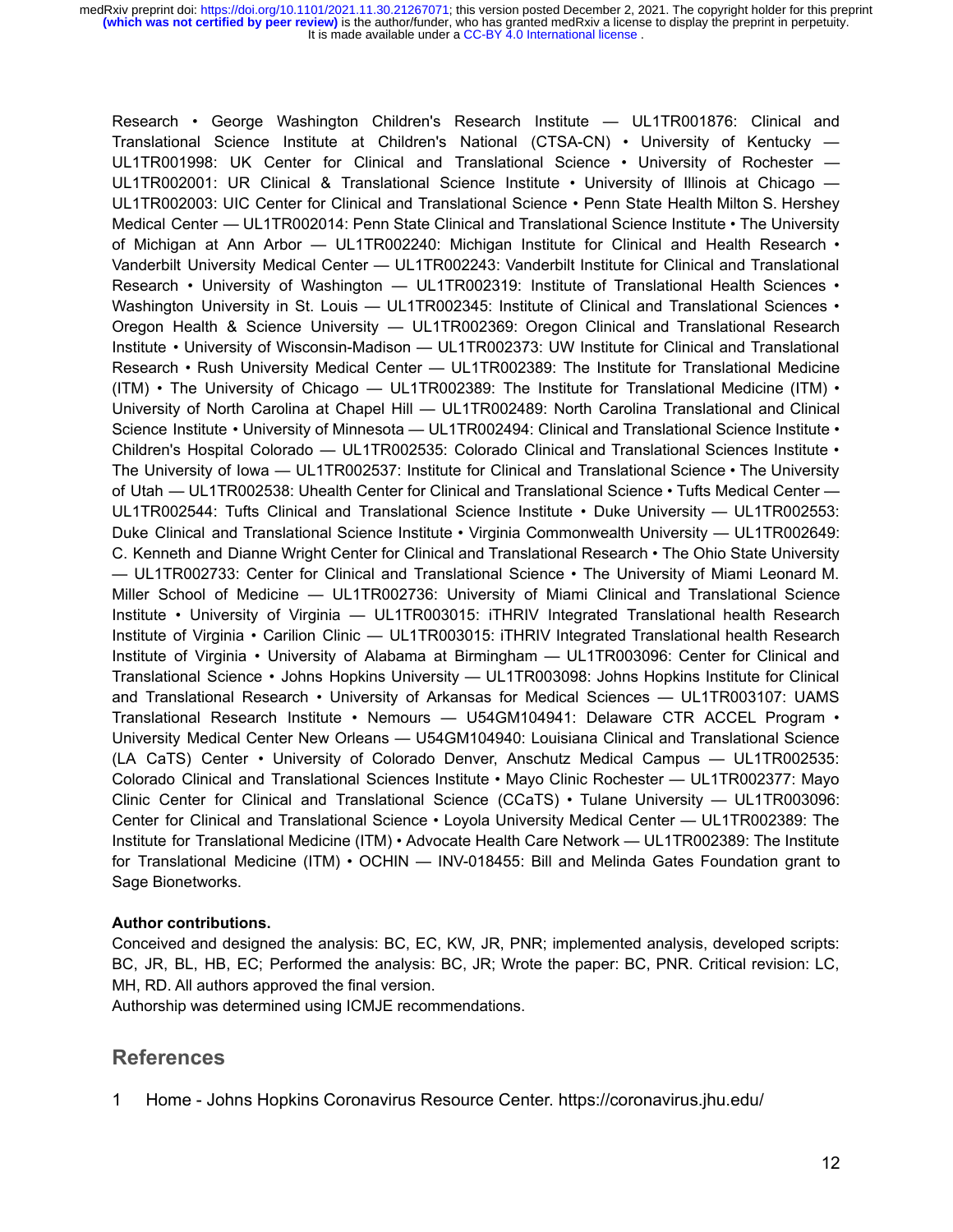[\(accessed Oct 9, 2021\).](http://paperpile.com/b/SUxaeY/0R5k)

- 2 [Wiersinga WJ, Rhodes A, Cheng AC, Peacock SJ, Prescott HC. Pathophysiology,](http://paperpile.com/b/SUxaeY/PJMq) [Transmission, Diagnosis, and Treatment of Coronavirus Disease 2019 \(COVID-19\): A](http://paperpile.com/b/SUxaeY/PJMq) Review. *JAMA* 2020; **324**[: 782–93.](http://paperpile.com/b/SUxaeY/PJMq)
- 3 Deer RR, Rock MA, Vasilevsky N, *et al.* [Characterizing Long COVID: Deep Phenotype of a](http://paperpile.com/b/SUxaeY/lKO8) [Complex Condition.](http://paperpile.com/b/SUxaeY/lKO8) *EBioMedicine* 2021; **74**: 103722.
- 4 [Yolken RH, Torrey EF. Are some cases of psychosis caused by microbial agents? A review](http://paperpile.com/b/SUxaeY/9rbj) [of the evidence.](http://paperpile.com/b/SUxaeY/9rbj) *Mol Psychiatry* 2008; **13**: 470–9.
- 5 [Munjal S, Ferrando SJ, Freyberg Z. Neuropsychiatric Aspects of Infectious Diseases: An](http://paperpile.com/b/SUxaeY/9KeR) Update. *[Crit Care Clin](http://paperpile.com/b/SUxaeY/9KeR)* 2017; **33**: 681–712.
- 6 [Kumar S, Veldhuis A, Malhotra T. Neuropsychiatric and Cognitive Sequelae of COVID-19.](http://paperpile.com/b/SUxaeY/IgKC) *[Front Psychol](http://paperpile.com/b/SUxaeY/IgKC)* 2021; **12**: 577529.
- 7 Gu J, Gong E, Zhang B, *et al.* [Multiple organ infection and the pathogenesis of SARS.](http://paperpile.com/b/SUxaeY/6Sel) *J Exp Med* 2005; **202**[: 415–24.](http://paperpile.com/b/SUxaeY/6Sel)
- 8 Arabi YM, Harthi A, Hussein J, *et al.* [Severe neurologic syndrome associated with Middle](http://paperpile.com/b/SUxaeY/xCGm) [East respiratory syndrome corona virus \(MERS-CoV\).](http://paperpile.com/b/SUxaeY/xCGm) *Infection* 2015; **43**: 495–501.
- 9 [Banerjee D, Viswanath B. Neuropsychiatric manifestations of COVID-19 and possible](http://paperpile.com/b/SUxaeY/2HjC) [pathogenic mechanisms: Insights from other coronaviruses.](http://paperpile.com/b/SUxaeY/2HjC) *Asian J Psychiatr* 2020; **54**: [102350.](http://paperpile.com/b/SUxaeY/2HjC)
- 10 Mazza MG, De Lorenzo R, Conte C, *et al.* [Anxiety and depression in COVID-19 survivors:](http://paperpile.com/b/SUxaeY/Q99B) [Role of inflammatory and clinical predictors.](http://paperpile.com/b/SUxaeY/Q99B) *Brain Behav Immun* 2020; **89**: 594–600.
- 11 [Taquet M, Luciano S, Geddes JR, Harrison PJ. Bidirectional associations between](http://paperpile.com/b/SUxaeY/oeSp) [COVID-19 and psychiatric disorder: retrospective cohort studies of 62 354 COVID-19 cases](http://paperpile.com/b/SUxaeY/oeSp) in the USA. *Lancet Psychiatry* [2020; published online Nov 9.](http://paperpile.com/b/SUxaeY/oeSp) [DOI:](http://paperpile.com/b/SUxaeY/oeSp)[10.1016/S2215-0366\(20\)30462-4](http://dx.doi.org/10.1016/S2215-0366(20)30462-4)[.](http://paperpile.com/b/SUxaeY/oeSp)
- 12 [Schou TM, Joca S, Wegener G, Bay-Richter C. Psychiatric and neuropsychiatric sequelae](http://paperpile.com/b/SUxaeY/qVbV) [of COVID-19 - A systematic review.](http://paperpile.com/b/SUxaeY/qVbV) *Brain Behav Immun* 2021; **97**: 328–48.
- 13 Xiong Q, Xu M, Li J, *et al.* [Clinical sequelae of COVID-19 survivors in Wuhan, China: a](http://paperpile.com/b/SUxaeY/BH0T) [single-centre longitudinal study.](http://paperpile.com/b/SUxaeY/BH0T) *Clin Microbiol Infect* 2021; **27**: 89–95.
- 14 [Mazza MG, Palladini M, De Lorenzo R,](http://paperpile.com/b/SUxaeY/HTWe) *et al.* Persistent psychopathology and [neurocognitive impairment in COVID-19 survivors: Effect of inflammatory biomarkers at](http://paperpile.com/b/SUxaeY/HTWe) [three-month follow-up.](http://paperpile.com/b/SUxaeY/HTWe) *Brain Behav Immun* 2021; **94**: 138–47.
- 15 [Nalbandian A, Sehgal K, Gupta A,](http://paperpile.com/b/SUxaeY/T6nS) *et al.* Post-acute COVID-19 syndrome. *Nat Med* 2021; **27**[: 601–15.](http://paperpile.com/b/SUxaeY/T6nS)
- 16 Logue JK, Franko NM, McCulloch DJ, *et al.* [Sequelae in Adults at 6 Months After COVID-19](http://paperpile.com/b/SUxaeY/qLwF) Infection. *[JAMA Netw Open](http://paperpile.com/b/SUxaeY/qLwF)* 2021; **4**: e210830.
- 17 Murata S, Rezeppa T, Thoma B, *et al.* [The psychiatric sequelae of the COVID-19 pandemic](http://paperpile.com/b/SUxaeY/hVba)